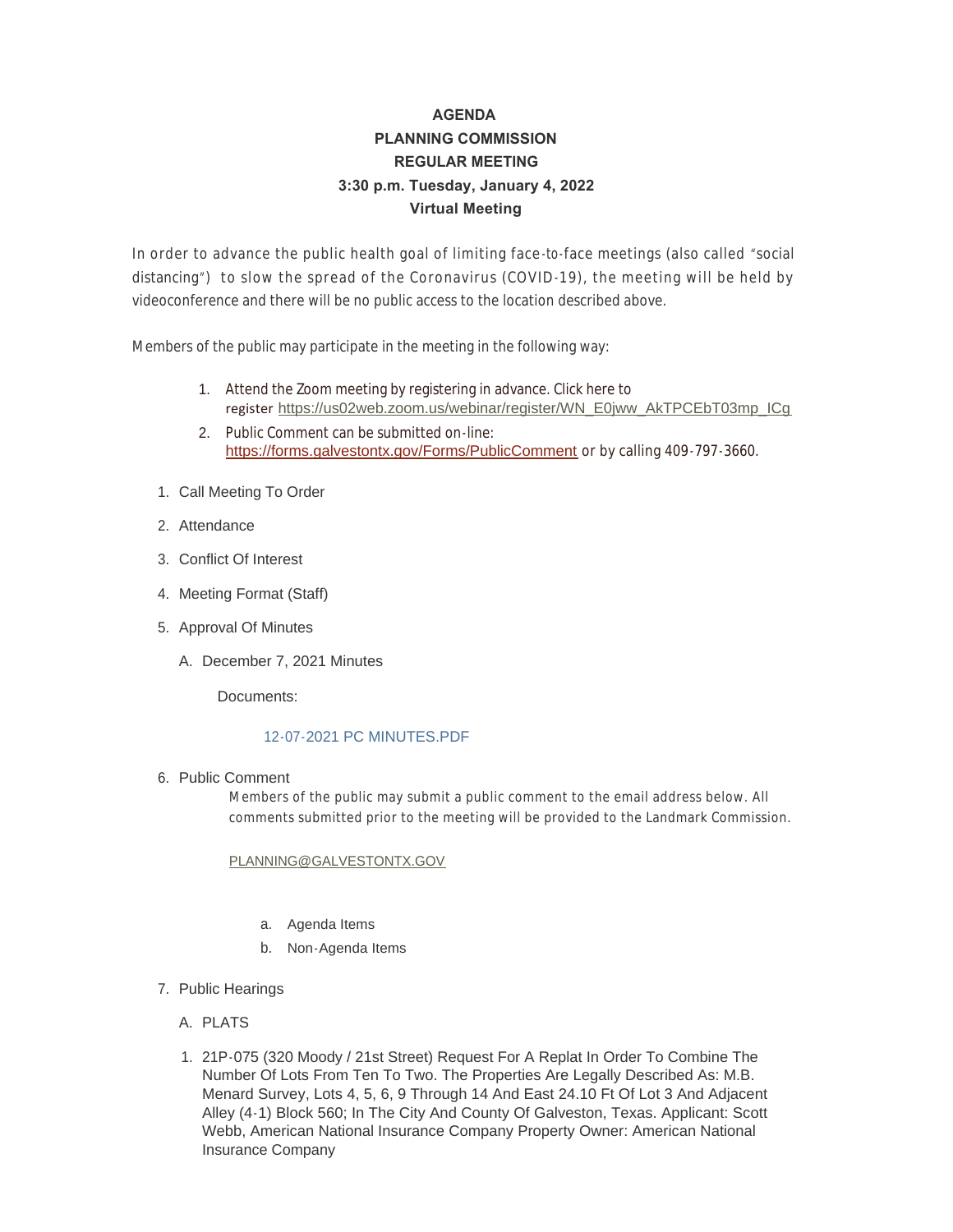Documents:

## [21P-075 - STF PKT.PDF](https://www.galvestontx.gov/AgendaCenter/ViewFile/Item/13512?fileID=31794)

- 8. New Business And Associated Public Hearings
	- A. ABANDONMENT
	- 21P-072 (Alley Adjacent To 1102 Seawall; 1128 Seawall; 1101, 1111, 1113, And 1115 1. Avenue M ½; And 1410 12th Street )

Request for an Abandonment of approximately 6,000 square-feet of mid-block alley. Adjacent properties are legally described as: M. B. Menard Survey, North Part of Lot 8, Southeast Block 23, Galveston Outlots; M. B. Menard Survey, Lots 11 through 14 and Part of Lots 9 and 10, Southeast Block 23, Galveston Outlots, and North ½ of Adjacent Avenue N; M. B. Menard Survey, Lot 7, Southeast Block 23, Galveston Outlots; M. B. Menard Survey, Lot 6 and East 1/2 of Lot 5, Southeast Block 23, Galveston Outlots; M. B. Menard Survey, West 1/2 of Lot 5 (3005-1), Southeast Block 23, Galveston Outlots; M. B. Menard Survey, East 1/2 of Lot 4 (3004-2), Southeast Block 23, Galveston Outlots; M. B. Menard Survey, West 1/2 of Lot 4 (3004-1), Southeast Block 23, Galveston Outlots; and M. B. Menard Survey, Lots 1, 2, and 3, Southeast Block 23; Galveston Outlots.

Applicant: Richard Denson

Adjacent Property Owners: Robert T. Eramian, Executor of the estates of Reena Candis (Deceased), and as Substitute Independent Executor of the estate of Thomie E. Candis (Deceased), Margo Miller, and Athene Caravageli.

Easement Holder: City of Galveston

Documents:

# [21P-072 PKT.PDF](https://www.galvestontx.gov/AgendaCenter/ViewFile/Item/13513?fileID=31795)

- B. GALVESTON LANDMARK
- 21P-068 (1717 Ball / Avenue H) Request For Designation As A Galveston Landmark. 1. Property Is Legally Described As M.B. Menard Survey, Lot 3, Block 257, In The City And County Of Galveston, Texas. Applicant And Property Owners: Stephanie Lang

Documents:

#### [21P-068 STF PKT.PDF](https://www.galvestontx.gov/AgendaCenter/ViewFile/Item/13514?fileID=31807)

- C. LICENSE TO USE
- 21P-071 (Adjacent To 1015 1021 10th Street) Request For A License To Use To 1. Construct Front Balconies And Porches In The City Of Galveston Right-Of-Way. Adjacent Property Is Legally Described As M.B. Menard Survey, Galveston Replat, Lots 8 And 9 (A.K.A. Lots 2A, 2B, 3A, And 3B), Block 130, In The City And County Of Galveston, Texas. Applicant: Johnathan Callery Adjacent Property Owners: Al Hoda Enterprises, LLC Easement Holder: City Of Galveston